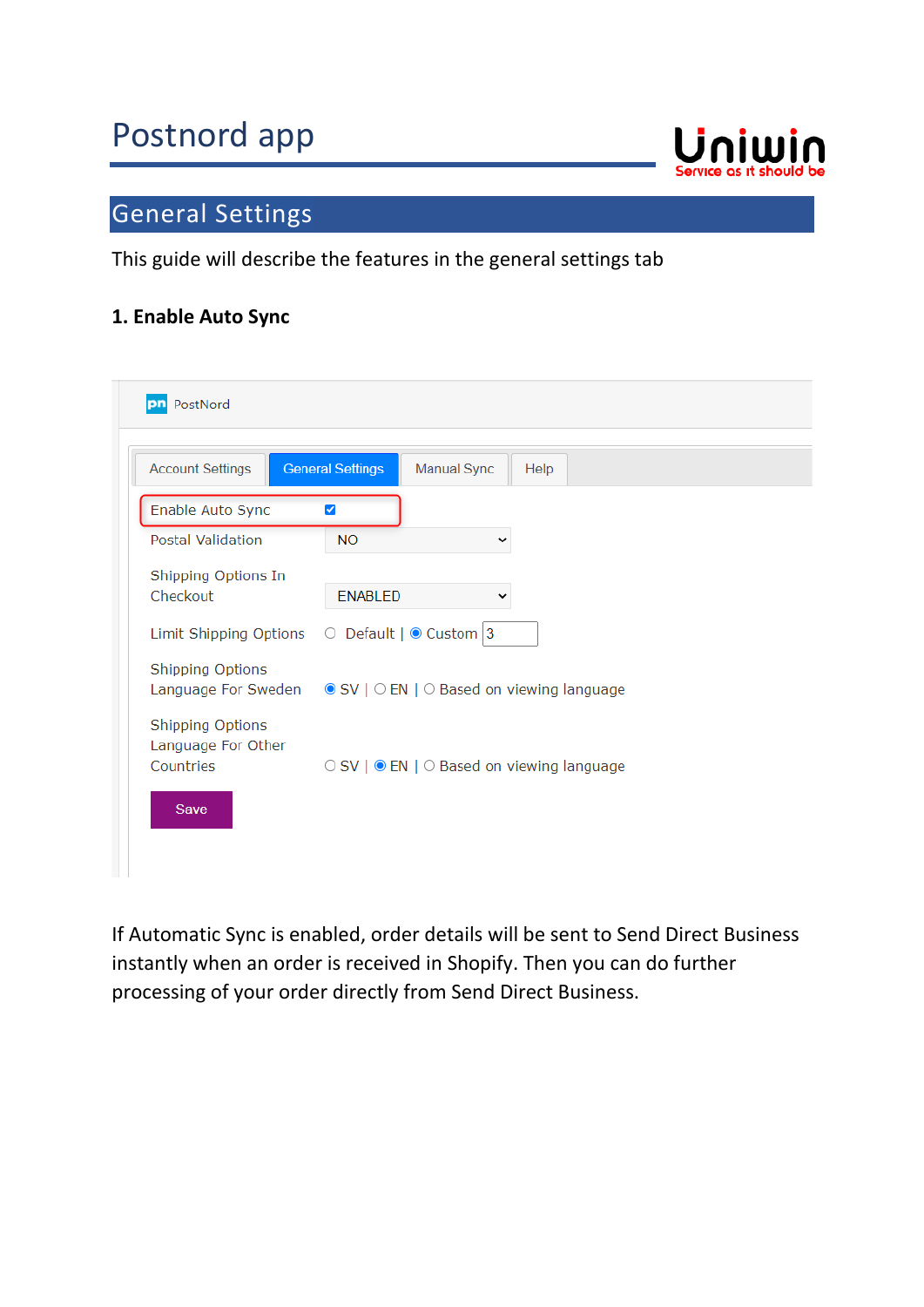### **2. Postal Validation**

| PostNord<br>pn                         |                                                                                 |
|----------------------------------------|---------------------------------------------------------------------------------|
| <b>Account Settings</b>                | <b>General Settings</b><br>Manual Sync<br>Help                                  |
| Enable Auto Sync                       | ✔                                                                               |
| <b>Postal Validation</b>               | <b>NO</b>                                                                       |
| Shipping Options In<br>Checkout        | <b>ENABLED</b>                                                                  |
| Limit Shipping Options O               | Default $\mid \bullet$ Custom 3                                                 |
| <b>Shipping Options</b>                | Language For Sweden $\circ$ SV   $\circ$ EN   $\circ$ Based on viewing language |
| Shipping Options<br>Language For Other |                                                                                 |
| Countries                              | ○ SV   ● EN   ○ Based on viewing language                                       |
| Save                                   |                                                                                 |
|                                        |                                                                                 |

If enabled then consumers provided zip code will be validated by server and if an invalid zip code was provided then delivery methods will not be shown in Shopify Checkout page.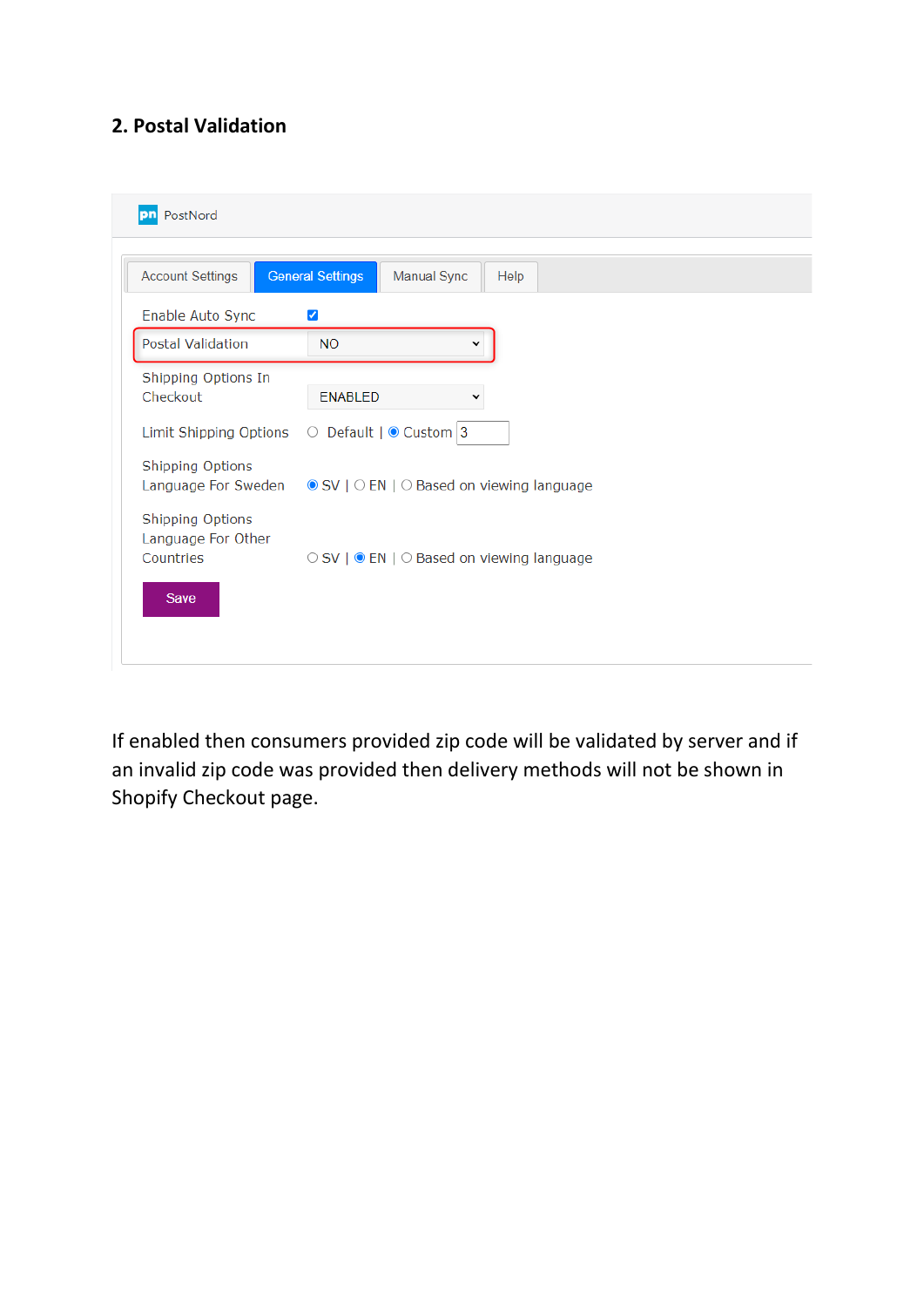## **3. Shipping Options In Checkout**

| PostNord<br>pn                                 |                                                               |
|------------------------------------------------|---------------------------------------------------------------|
| <b>Account Settings</b>                        | <b>General Settings</b><br>Manual Sync<br>Help                |
| Enable Auto Sync<br><b>Postal Validation</b>   | $\blacktriangledown$<br><b>NO</b>                             |
| Shipping Options In<br>Checkout                | <b>ENABLED</b>                                                |
|                                                | Limit Shipping Options $\bigcirc$ Default $\bigcirc$ Custom 3 |
| <b>Shipping Options</b><br>Language For Sweden | ● SV   ○ EN   ○ Based on viewing language                     |
| <b>Shipping Options</b><br>Language For Other  |                                                               |
| Countries                                      | ○ SV   ● EN   ○ Based on viewing language                     |
| Save                                           |                                                               |
|                                                |                                                               |

## If enabled then Postnord's shipping options will be shown on Shopify Checkout page.

| priya220311.myshopify.com/63315673321/checkouts/fe6edfd19c8ad0e265500862f674c50f?previous_step=contact_information&step=shipping_method |         |                                  |                     |
|-----------------------------------------------------------------------------------------------------------------------------------------|---------|----------------------------------|---------------------|
| PHYMELOUTH_POULHOLM TIVE<br>Information $\sum$ Shipping $\sum$ Payment                                                                  |         | <b>Asymmetric Dress in Black</b> | kr200.00            |
| priya@uniwin.se<br>Contact                                                                                                              | Change  | Subtotal                         | kr200.00            |
| Kungsgatan 21, 11123 Stockholm, Sweden<br>Ship to                                                                                       | Change  | Shipping                         | kr20.00             |
| Shipping method                                                                                                                         |         | Total                            | <b>SEK kr220.00</b> |
| 7-eleven Fleminggatan 19<br>o<br>Hämta hos ombud - PostNord                                                                             | kr20.00 |                                  |                     |
| Ica Supermarket Sabbatsberg<br>Hämta hos ombud - PostNord                                                                               | kr20.00 |                                  |                     |
| Office Depot Ingång Barnhusga<br>Hämta hos ombud - PostNord                                                                             | kr20.00 |                                  |                     |
| Paketbox Apoteket C.w. Scheele<br>Hämta i paketbox - PostNord                                                                           | kr20.00 |                                  |                     |
| Paketbox Odengatan 66<br>Hämta i paketbox - PostNord                                                                                    | kr20.00 |                                  |                     |
| Paketbox Torsgatan 13<br>Hämta i paketbox - PostNord                                                                                    | kr20.00 |                                  |                     |
| Snabb leverans till postlåda/dörr - PostNord<br>Paketet levereras till din postlåda eller dörr under dagtid                             | kr40.00 |                                  |                     |
| Return to information<br><b>Continue to payment</b>                                                                                     |         |                                  |                     |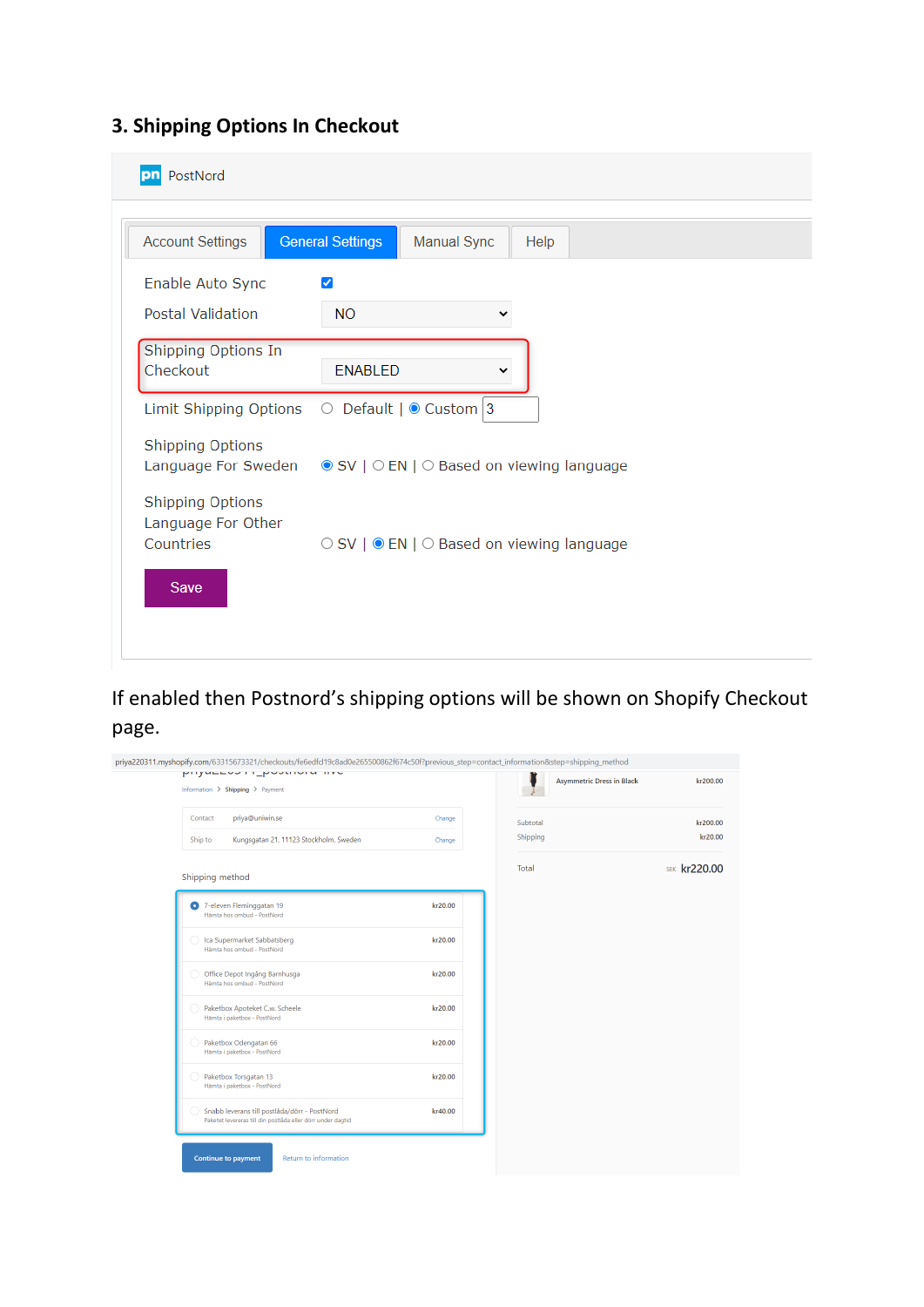#### **4. Limit Shipping Options**

| PostNord<br>pr                                |                                                                   |
|-----------------------------------------------|-------------------------------------------------------------------|
|                                               |                                                                   |
| <b>Account Settings</b>                       | <b>General Settings</b><br><b>Manual Sync</b><br>Help             |
| Enable Auto Sync                              | $\blacktriangledown$                                              |
| Postal Validation                             | <b>NO</b><br>丷                                                    |
| Shipping Options In                           |                                                                   |
| Checkout                                      | <b>ENABLED</b><br>v                                               |
|                                               | Limit Shipping Options $\bigcirc$ Default   $\bigcirc$ Custom   3 |
| <b>Shipping Options</b>                       |                                                                   |
| Language For Sweden                           | $\bullet$ SV   $\circ$ EN   $\circ$ Based on viewing language     |
| <b>Shipping Options</b><br>Language For Other |                                                                   |
| Countries                                     | ○ SV   ● EN   ○ Based on viewing language                         |
| Save                                          |                                                                   |
|                                               |                                                                   |
|                                               |                                                                   |

Using this option, you can limit how many shipping options should show on checkout. If you add 3 on custom then your customers will see 3 shipping options on each delivery method.

| <b>AUARERAL LARGER HAR</b><br>Information $\geq$ Shipping $\geq$ Payment                                    |         | <b>Asymmetric Dress in Black</b> |                     |
|-------------------------------------------------------------------------------------------------------------|---------|----------------------------------|---------------------|
| priya@uniwin.se<br>Contact                                                                                  | Change  | Subtotal                         |                     |
| Kungsgatan 21, 11123 Stockholm, Sweden<br>Ship to                                                           | Change  | Shipping                         |                     |
| Shipping method                                                                                             |         | Total                            | <b>SEK kr220.00</b> |
| 7-eleven Fleminggatan 19<br>Hämta hos ombud - PostNord                                                      | kr20.00 |                                  |                     |
| Ica Supermarket Sabbatsberg<br>Hämta hos ombud - PostNord                                                   | kr20.00 |                                  |                     |
| Office Depot Ingång Barnhusga<br>Hämta hos ombud - PostNord                                                 | kr20.00 |                                  |                     |
| Paketbox Apoteket C.w. Scheele<br>Hämta i paketbox - PostNord                                               | kr20.00 |                                  |                     |
| Paketbox Odengatan 66<br>Hämta i paketbox - PostNord                                                        | kr20.00 |                                  |                     |
| Paketbox Torsgatan 13<br>Hämta i paketbox - PostNord                                                        | kr20.00 |                                  |                     |
| Snabb leverans till postlåda/dörr - PostNord<br>Paketet levereras till din postlåda eller dörr under dagtid | kr40.00 |                                  |                     |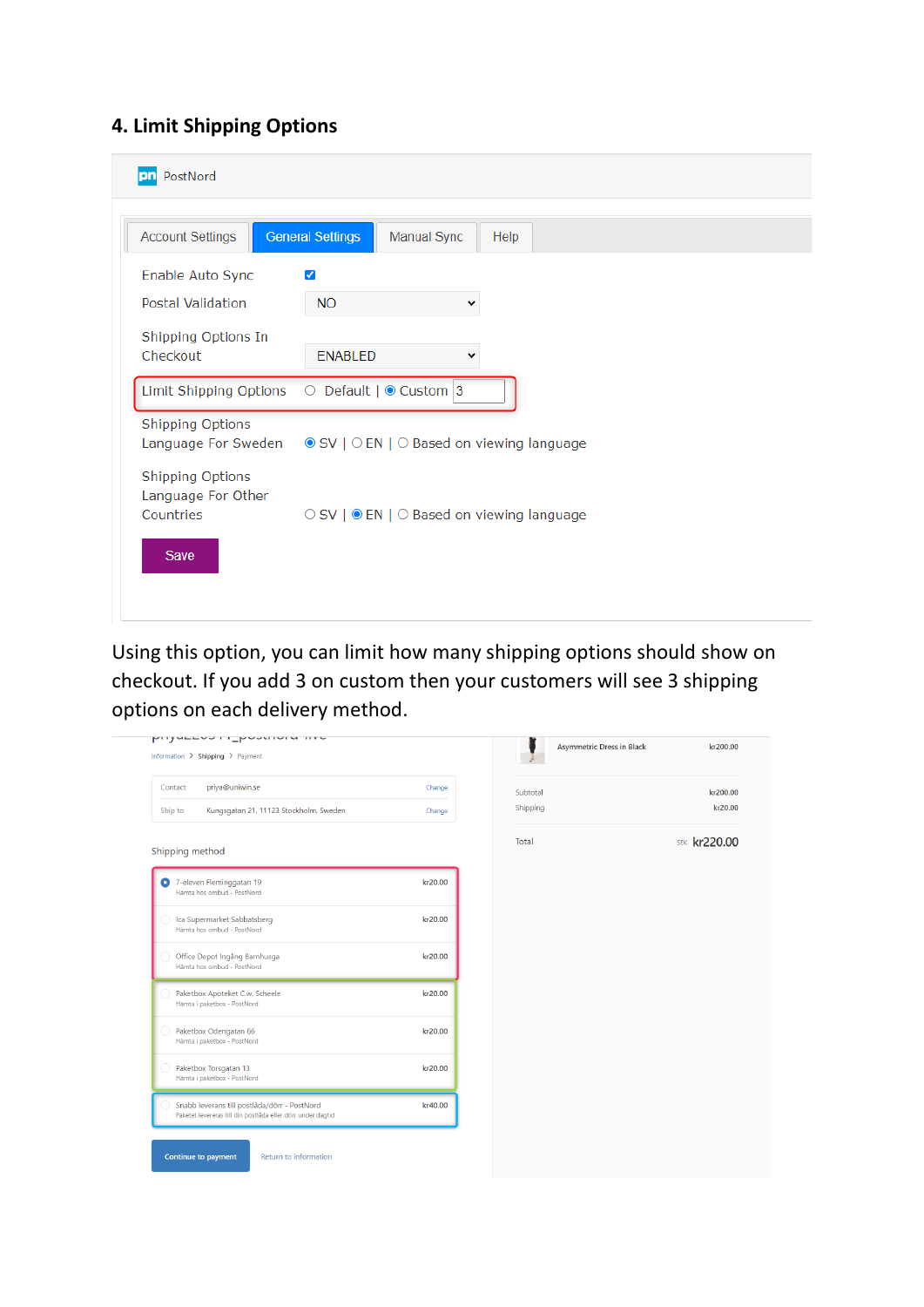#### **5. Shipping Options Language For Sweden**

| PostNord<br>pn                                             |                                                               |
|------------------------------------------------------------|---------------------------------------------------------------|
| <b>Account Settings</b>                                    | <b>General Settings</b><br><b>Manual Sync</b><br>Help         |
| Enable Auto Sync                                           | $\blacktriangledown$                                          |
| <b>Postal Validation</b>                                   | <b>NO</b><br>v                                                |
| Shipping Options In<br>Checkout                            | <b>ENABLED</b><br>╰                                           |
|                                                            | Limit Shipping Options $\bigcirc$ Default $\bigcirc$ Custom 3 |
| <b>Shipping Options</b><br>Language For Sweden             | ● SV   ○ EN   ○ Based on viewing language                     |
| <b>Shipping Options</b><br>Language For Other<br>Countries | ○ SV   ● EN   ○ Based on viewing language                     |
| Save                                                       |                                                               |
|                                                            |                                                               |

Using this option, you can set shipping options language for Swedish customers.

1. If you set SV on this, then your Swedish customers will see the shipping options in Swedish language.

2. If you set EN on this, then your Swedish customers will see the shipping options in English language.

3. If you set Based on viewing language on this, and if your customer viewing your shop in Swedish language then your customer will see the shipping options in Swedish language, and if your customer viewing your shop in English language then they will see the shipping options in English language.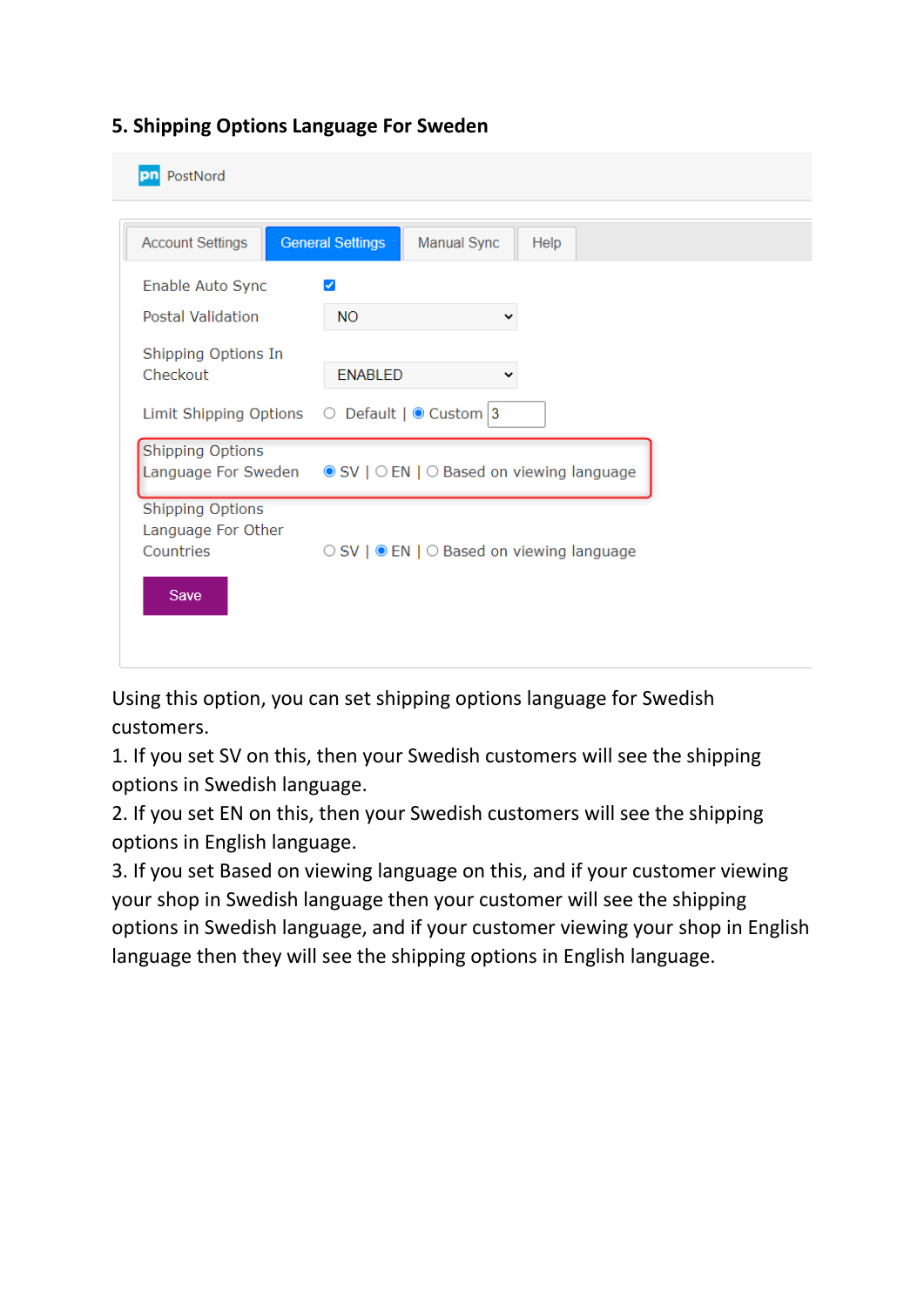| kr200.00            | <b>Asymmetric Dress in Black</b> |          |         | PUSSED DESCRIPTION INTO                                                                                     |
|---------------------|----------------------------------|----------|---------|-------------------------------------------------------------------------------------------------------------|
|                     |                                  |          |         | Information > Shipping > Payment                                                                            |
| kr200.00            |                                  | Subtotal | Change  | priya@uniwin.se<br>Contact                                                                                  |
| kr20.00             |                                  | Shipping | Change  | Kungsgatan 21, 11123 Stockholm, Sweden<br>Ship to                                                           |
| <b>SEK kr220.00</b> |                                  | Total    |         | Shipping method                                                                                             |
|                     |                                  |          | kr20.00 | 7-eleven Fleminggatan 19<br>Hämta hos ombud - PostNord                                                      |
|                     |                                  |          | kr20.00 | Ica Supermarket Sabbatsberg<br>Hämta hos ombud - PostNord                                                   |
|                     |                                  |          | kr20.00 | Office Depot Ingång Barnhusga<br>Hämta hos ombud - PostNord                                                 |
|                     |                                  |          | kr20.00 | Paketbox Apoteket C.w. Scheele<br>Hämta i paketbox - PostNord                                               |
|                     |                                  |          | kr20.00 | Paketbox Odengatan 66<br>Hämta i paketbox - PostNord                                                        |
|                     |                                  |          | kr20.00 | Paketbox Torsgatan 13<br>Hämta i paketbox - PostNord                                                        |
|                     |                                  |          | kr40.00 | Snabb leverans till postlåda/dörr - PostNord<br>Paketet levereras till din postlåda eller dörr under dagtid |

## **6. Shipping Options Language For Other Countries**

| Enable Auto Sync                                                                                             |                                      |                                           |  |  |
|--------------------------------------------------------------------------------------------------------------|--------------------------------------|-------------------------------------------|--|--|
|                                                                                                              | $\blacktriangledown$                 |                                           |  |  |
| Postal Validation                                                                                            | <b>NO</b>                            |                                           |  |  |
| Shipping Options In<br>Checkout                                                                              | <b>ENABLED</b>                       |                                           |  |  |
| Limit Shipping Options                                                                                       | $\circ$ Default   $\circ$ Custom   3 |                                           |  |  |
| <b>Shipping Options</b><br>Language For Sweden $\bullet$ SV   $\circ$ EN   $\circ$ Based on viewing language |                                      |                                           |  |  |
| <b>Shipping Options</b><br>Language For Other                                                                |                                      |                                           |  |  |
| Countries                                                                                                    |                                      | ○ SV   ● EN   ○ Based on viewing language |  |  |

You can set shipping options language for other countries customers.